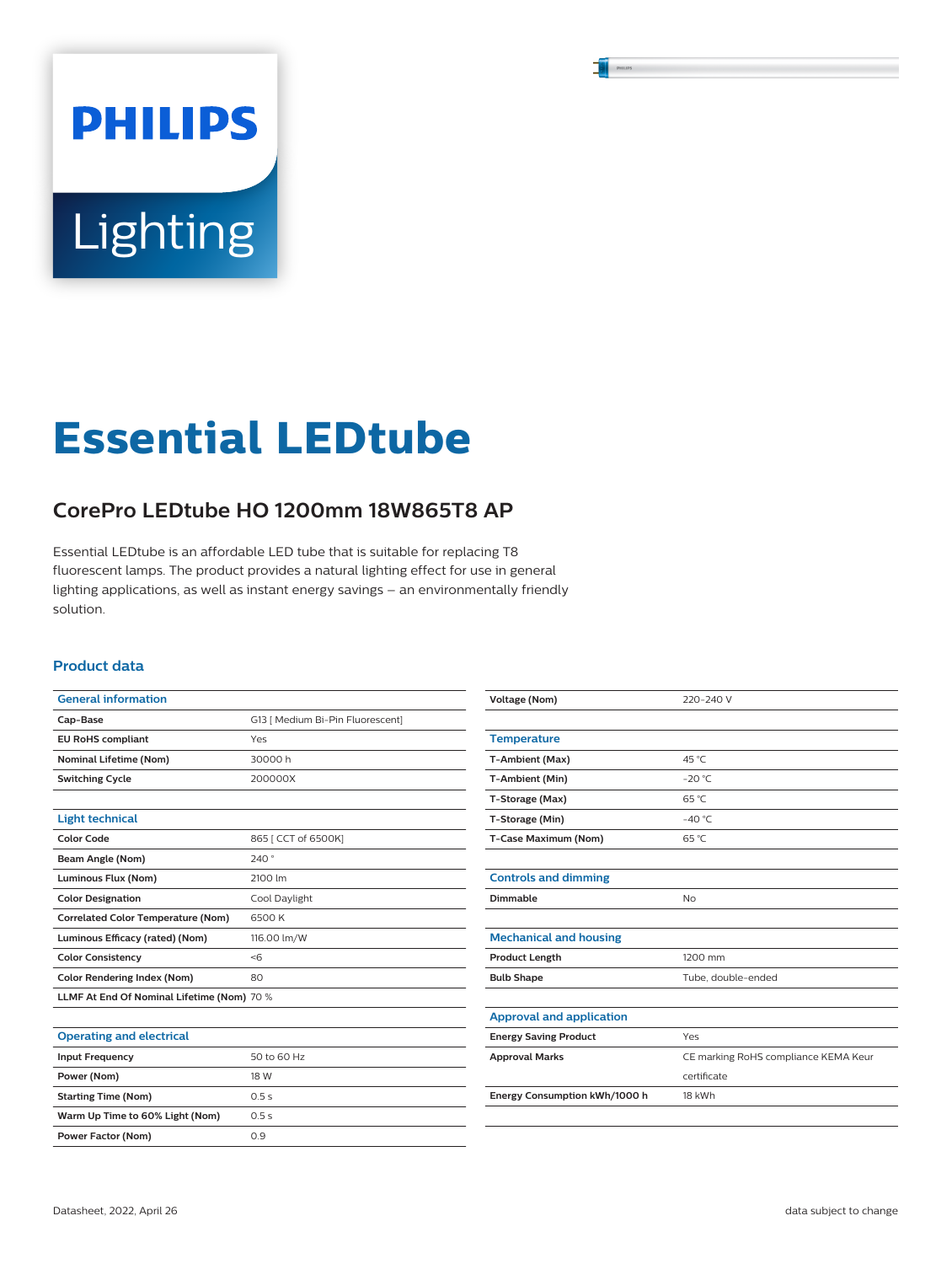## **Essential LEDtube**

| <b>Product data</b>                  |                                       |  |  |  |
|--------------------------------------|---------------------------------------|--|--|--|
| Full product code                    | 871869673404900                       |  |  |  |
| Order product name                   | CorePro LEDtube HO 1200mm 18W865T8 AP |  |  |  |
| <b>EAN/UPC - Product</b>             | 8718696734049                         |  |  |  |
| Order code                           | 929001383508                          |  |  |  |
| <b>Numerator - Quantity Per Pack</b> |                                       |  |  |  |

| Numerator - Packs per outer box | 10           |  |  |
|---------------------------------|--------------|--|--|
| Material Nr. (12NC)             | 929001383508 |  |  |
| Net Weight (Piece)              | 0.180 kg     |  |  |

#### **Dimensional drawing**



| Product                                                          | D1 | D2. | - A1 | <b>A2</b> | A3 |
|------------------------------------------------------------------|----|-----|------|-----------|----|
| CorePro LED tube HO 1200mm 25.7 mm 28 mm 1198 mm 1205 mm 1212 mm |    |     |      |           |    |
| 18W865T8 AP                                                      |    |     |      |           |    |

**CorePro LEDtube HO 1200mm 18W865T8 AP**

#### **Photometric data**





 $180$ 

150

 $150$ 

**LEDtubes, TLED T12 120-277V 20W 6500K G13**

**ESSENTIAL LEDtube HO 18W G13 865 T8 AP**



CalcuLuX Photometrics 4.5 Philips Lighting B.V. Page: 1/1

**ESSENTIAL LEDtube HO 18W G13 865 T8 AP**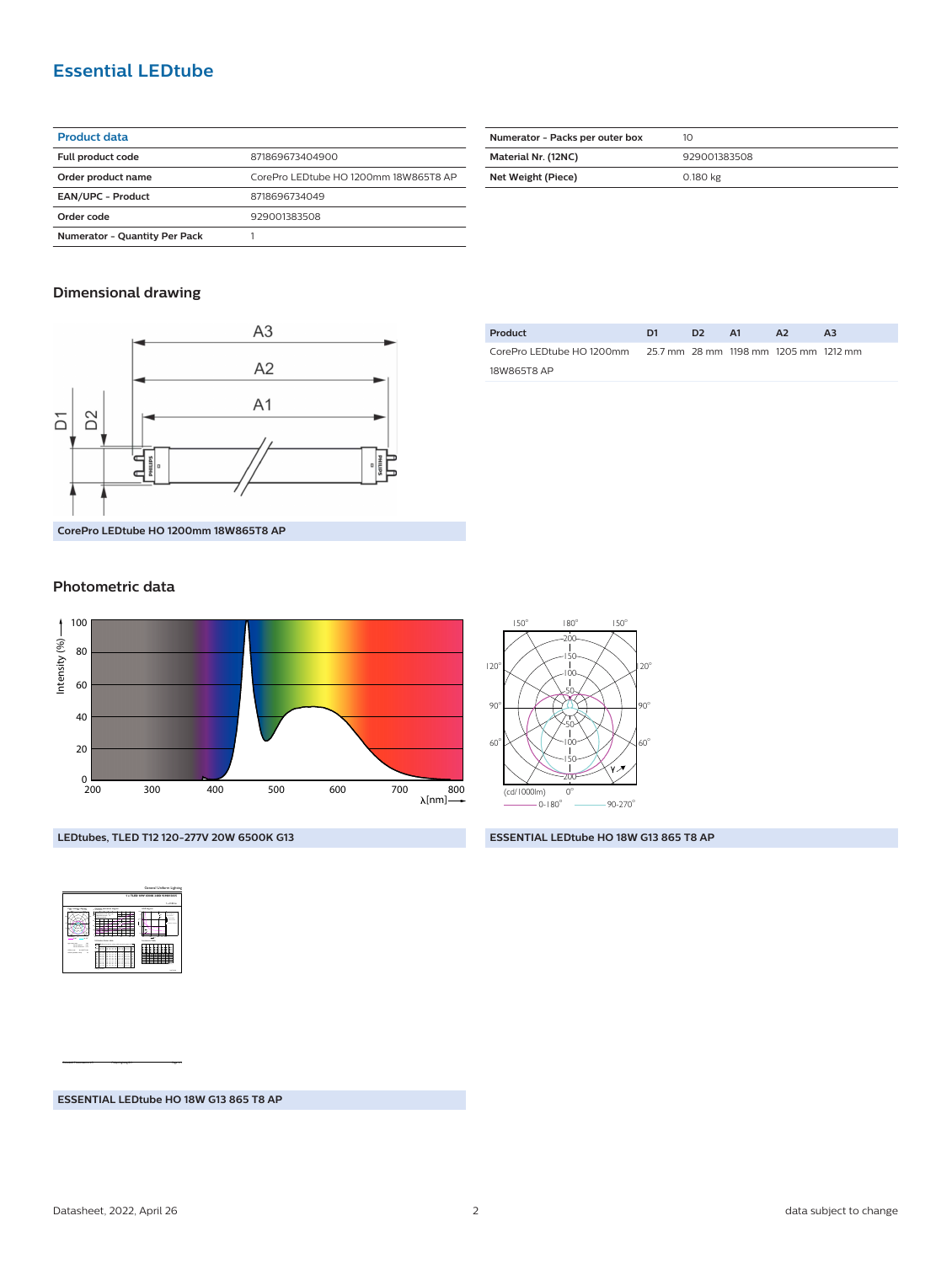# **Essential LEDtube**

**Lifetime**

0

60 40 20

Failure rate in %

80 100





#### **ESSENTIAL LEDtube HO 18W G13 865 T8 AP**





**ESSENTIAL LEDtube HO 18W G13 865 T8 AP**

Lumen (%)  $92\%$  L<br>45 94% 96% 98% 100% Tc(°C) 45 50 55 60 65

0 30000 10000 20000 40000 50000 60000

**ESSENTIAL LEDtube HO 18W G13 865 T8 AP**

**ESSENTIAL LEDtube HO 18W G13 865 T8 AP**